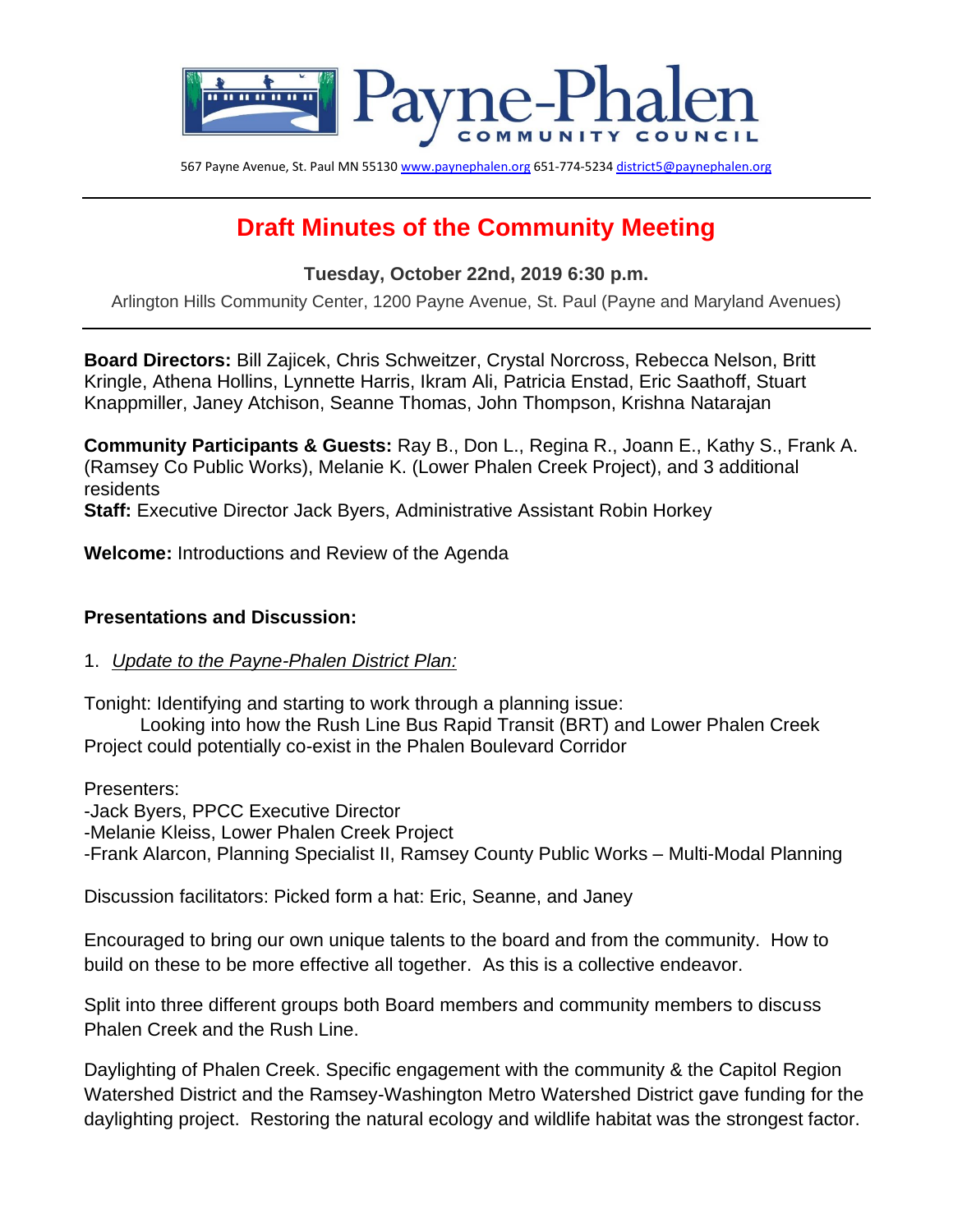Please keep in mind the redevelopment of the area between Earl and Arcade just north of Phalen Blvd for the creek when we do our Community plan.

Rush line – connecting Downtown St Paul to Downtown White Bear Lake. Using all Electric fleet. Construction won't begin until 2024. Coordination with the Earl St, Arcade St/ Neid St to help with the Phalen Creek daylighting.

## **Board Deliberation, Votes, and Reports**

1. *Licenses and City Entitlements:* Reviewed at the October Executive Committee meeting, no action needed -lot split: 981 Mendota -Demolition:1042 Sims Avenue -License Renewal: Checks R Us, 942 Payne Ave -Malt, off-sale: Shu Karen Grocery, 1097 Payne Ave -Wine, On-sale/Malt, On-Sale: Café Lilla, 1110 Payne Ave

Eric makes motion to give letter of support to Café Lilla for wine sales, based on owner's previous experience, Krishna seconds, motion passes.

- 2. *Approval of Minutes:* Board Minutes for August & September Meetings. Eric motions to approve both, Britt seconds, motion passes
- *3. Financial Report:* (Janey Atchison, Treasurer) Janey reports not to be worried total assets do match the total liabilities. Bill asks about retained earnings on deductions and what that is. Janey will find out. Chris asks about independent audit, bylaws require audit every three years. Bill states that this needs to be changed in the bylaws or we should probably get it done. Independent audit will cost around \$3000. There has been some deep scrutiny in the previous years, so finances have been looked at closely.
- *4. Update:* Arcade Street Working Group (Eric Saathoff, Chair) No update
- *5. Update:* Board Retreat (Athena Hollins and Jack Byers) Jack is looking into this, may have this at the Dec Meeting, still looking into this as it is a little expensive.(Cost, timing & scope) Might have at beginning of the meeting and social event at the end of the meeting. Jack emphasizes that if we do this, we need to have attendance for this. Another date for the Dec meeting?
- *6. Community Events and Activities*

-Harvest Parade and East Side Community Festival: Thank you Rebecca, Athena, Janey, and Stuart

-Ward 6 Candidate forum: October 23rd, 7-8:30 pm, Arlington Hills Community Center, 1200 Payne Ave

-East Side Housing Community Conversation:

Tuesday, Nov 12th; East Side Freedom Library. TPT will be filming along with the filmmakers of Jim Crow of the North. This film will be led by the youth. Seanne would like to see an East Side working group come out of this around the issue of housing.